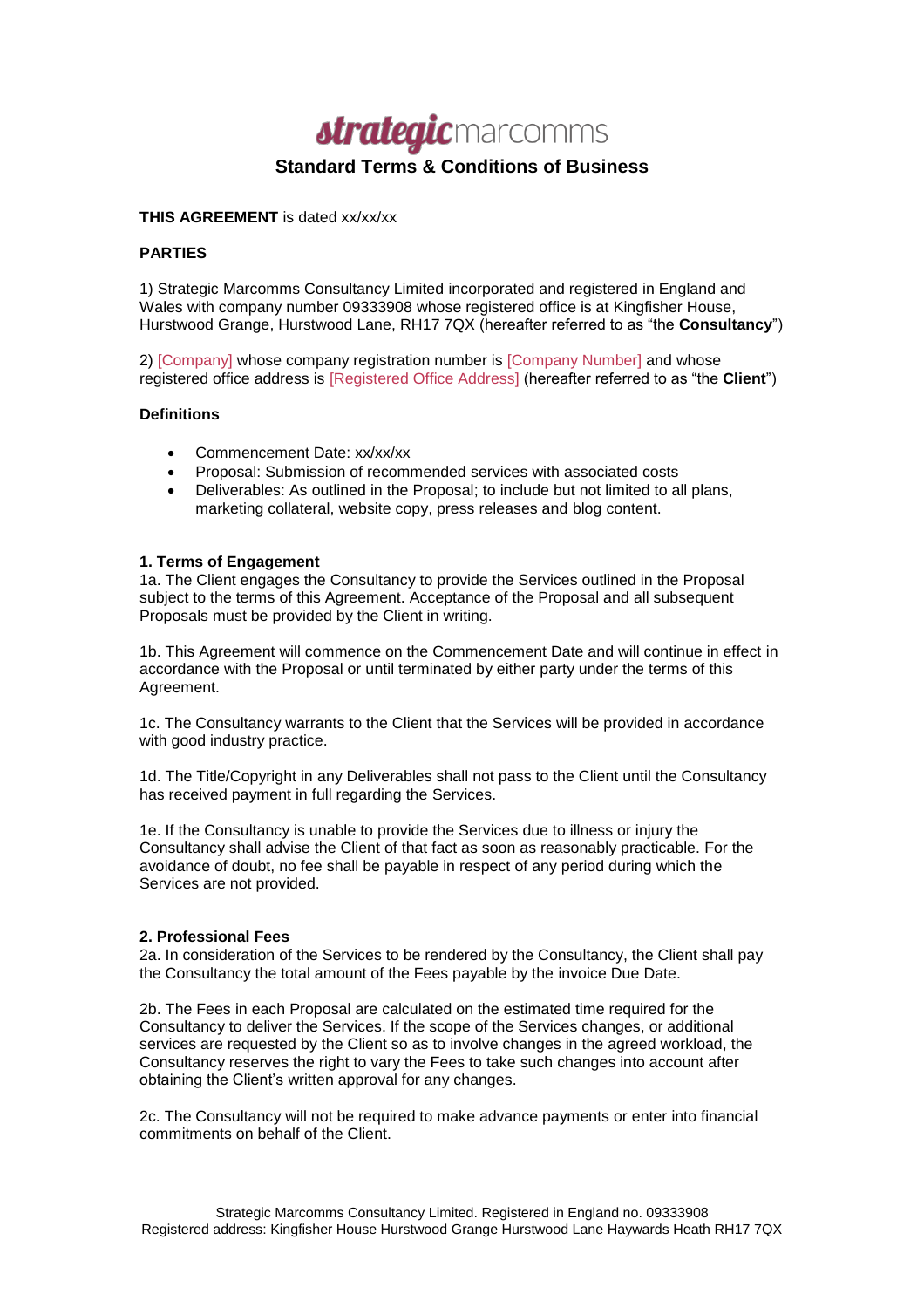## **3. Client Obligations**

3a. The Client shall provide the Consultancy with such information and materials as the Consultancy may reasonably require in order to supply the Services, and ensure that such information is accurate in all material respects and that information isn't in any way defamatory or infringes third party rights.

### **4. Payment Terms**

4a. Subject to any specific provisions regarding payment terms in the Proposal, the Consultancy may invoice the Client for payment halfway through delivery of the agreed services. Such delivery timelines will be outlined in the Proposal.

4b. The Company shall within 15 days of receipt of an invoice submitted, pay to the Consultant Company the appropriate consultancy fee. A Due Date will be included on the invoice.

4c. Fees must be paid by BACS. Details of which will be on the invoice.

4d. If any invoice or payment due under this Agreement remains unpaid after the Due Date, the Consultancy will be entitled, without limiting any other rights it may have, to:

(i) charge the Client interest on the sum outstanding (both before and after any judgement) at the rate of 8% over Bank of England base rate per annum. Interest will accrue on a daily basis; and/or

(ii) suspend the provision of the Services until such time as payment in full is made

## **5. Confidentiality**

5a. Both Parties shall keep in strict confidence all technical or commercial know-how, specifications, processes or initiatives which are of a confidential nature and have been disclosed to the receiving party by the other party. The receiving party may disclose such of the disclosing party's confidential information as is required to be disclosed by law, any governmental or regulatory authority or by a court of competent jurisdiction.

5b. All plans, proposals, materials and concepts created by the Consultancy are confidential and of commercial value. The Client will not, during or after the termination of this Agreement, without permission make use of or disclose such information to any other person or company, unless such information has been developed specifically for the Client under this Agreement and paid for within the fees.

5c. The Client acknowledges the Consultancy's right to use any general information regarding the Client's products or services which it has gained in the performance of the Services and any information which is or becomes publicly available. The Consultancy may also disclose in any promotional or advertising literature that it is engaged by the Client to provide public relations services.

5d. Privacy Information: In compliance with the General Data Protection Regulations, any identifiable personal information shared with the Consultancy will be kept under strict confidence, hosted in a secure environment and not shared with any third party unless at the written request of The Client. The Client's personal information will be kept on file for up to one year post closure of a project and then removed from The Consultancy's system until such time as The Client re-engages with The Consultancy.

### **6. Force Majeure**

6a. For the purposes of this Agreement, "Force Majeure Event" means an event beyond the reasonable control of the Consultancy including but not limited to, failure of a utility service or transport network, act of God, war, riot, civil commotion, malicious damage, compliance with any law or governmental order, rule, regulation or direction, accident, fire, flood or storm. The Consultancy shall not be liable to the Client as a result of any delay or failure to perform its obligations under this Agreement as a result of a Force Majeure Event.